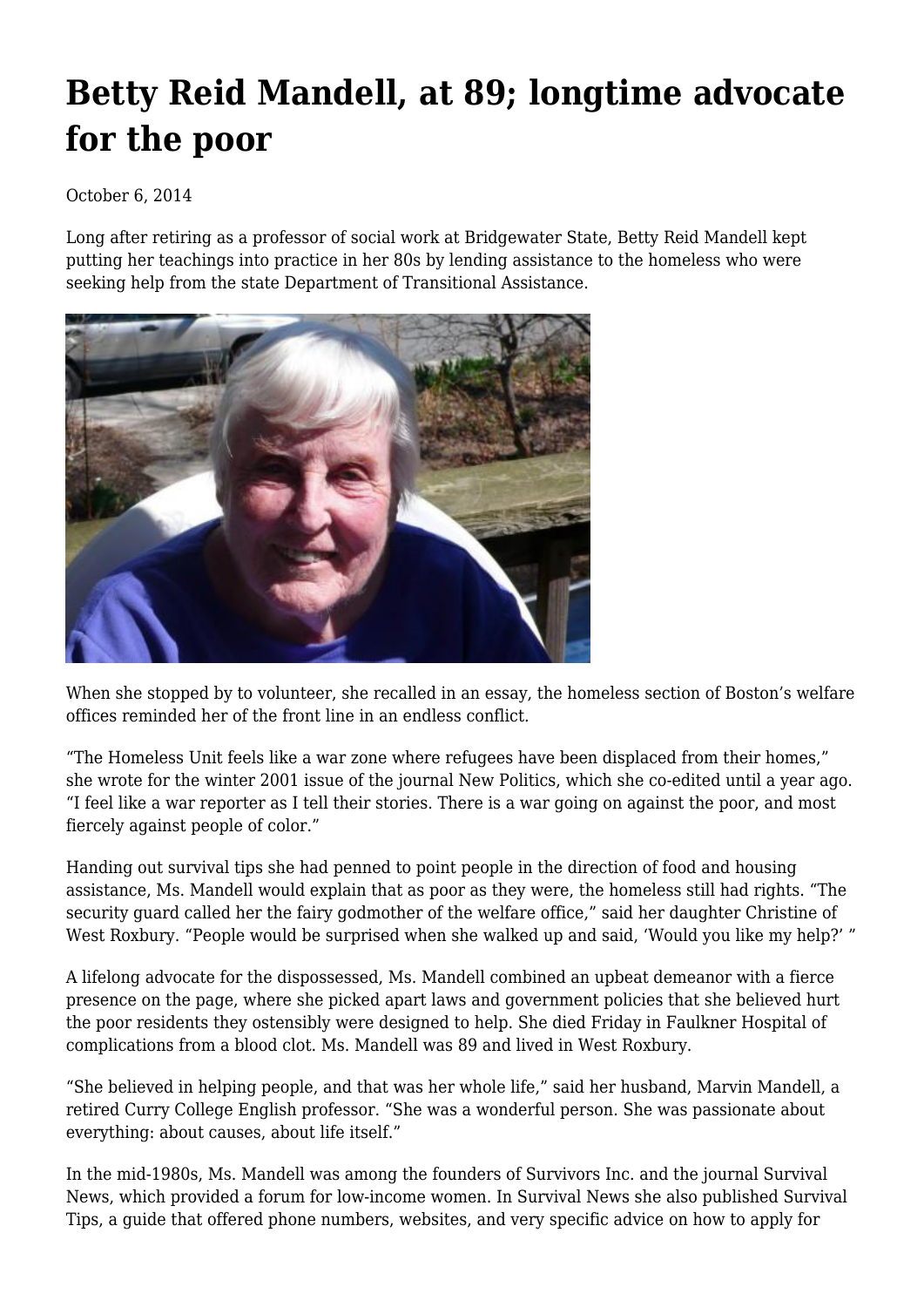everything from food stamps to fuel assistance and therapeutic shoes for diabetics. The most basic necessities were often in short supply for those trying to survive with no homes, no money, and few job prospects in a difficult economy.

"Government officials tell us how many people are living at or below the poverty line, but they don't tell us how low the poverty line is," Ms. Mandell wrote for New Politics in [February 2012.](http://newpol.orgpoor-poverty-line) "A more appropriate name would be the 'near starvation line.' "

Though Ms. Mandell was ardent in her advocacy, "I never knew her to be angry," said her daughter Charlotte Mandell Kelly of Annandale-on-Hudson, N.Y. "She always was more concerned about other people than she was about herself. She was the most generous person I ever knew, and also the most caring and loving."

The youngest of four children, Betty Reid was born in 1924 in Roggen, Colo., a small ranching and agriculture community northeast of Denver. Her parents had been homesteaders, and as a teenager, she exhibited a prize-winning steer at a national livestock contest.

"She was a good horsewoman, but she really wanted to come east and go to college," her husband said. "She wasn't that fond of the farm."

After graduating from Colorado State University with a bachelor's degree in sociology, she went to Union Theological Seminary in New York City, where she received a master's in religious education.

"She mostly lost her religion at Union seminary," her husband said. Although she embraced the Christian message, "she thought it was being betrayed all over the world by organized religion."

After receiving a master's in social work from Columbia University in 1952, she worked at the Hudson Guild settlement house in New York City. Through friends, she met Marvin Mandell, a committed socialist.

"There was never any doubt in my mind that she was perfect for me," he said. "She embodied everything I always believed in. She was passionate about social justice and helping the poor."

They became a couple and married in the 1950s. She taught at the University of Iowa while he completed a doctorate, and she was a social worker later while he taught in Connecticut.

At the end of the 1960s, the couple moved with their daughters to Boston, where both found college teaching jobs. Ms. Mandell taught at Boston State College until 1981, when she switched to what was then Bridgewater State College. She retired from Bridgewater in 1994.

Ms. Mandell wrote numerous essays and articles for New Politics, other publications, and [her blog,](http://newpol.org/blog/7) and she wrote and edited books including "An Introduction to Human Services: Policy and Practice" and "The Crisis of Caregiving: Social Welfare Policy in the United States."

"Betty has been one of the more visible social activists on the Bridgewater State College campus," said a [December 1994 profile](http://vc.bridgew.edu/cgi/viewcontent.cgi?article=1559&context=br_rev) in Bridgewater Review, a college publication. "Over the years she has organized a number of workshops, public hearings, and demonstrations in support of those on welfare."

Arrested on occasion at demonstrations, she once found herself face to face with one of her former Bridgewater State students: the police officer who led her away. "He actually apologized and said, 'I'm so sorry I have to arrest you,' " her daughter Charlotte recalled.